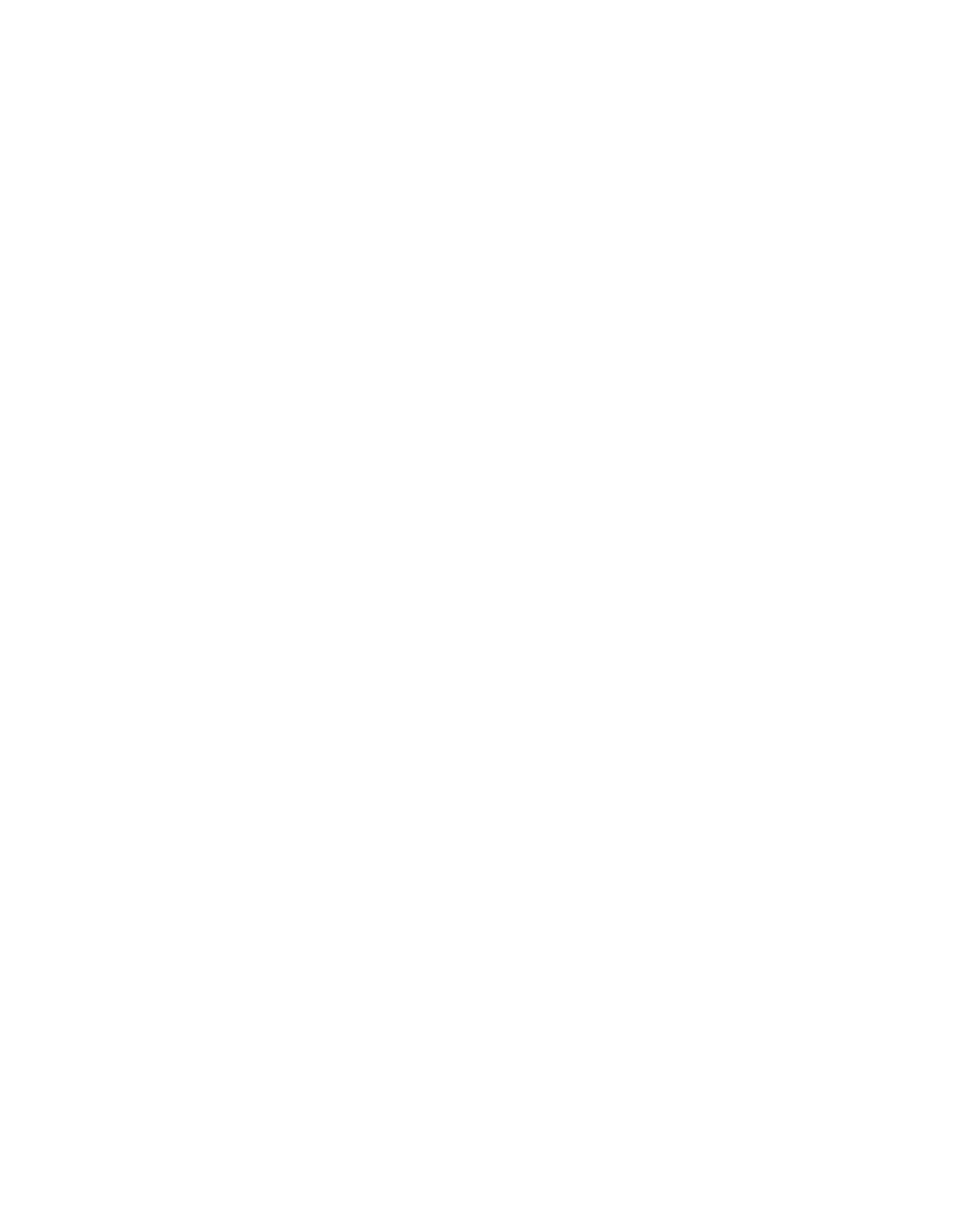# How America Banks: Household Use of Banking and Financial Services

# 2019 FDIC Survey

Mark Kutzbach

Alicia Lloro

Jeffrey Weinstein

Karyen Chu

Center for Financial Research Division of Insurance and Research Federal Deposit Insurance Corporation October 2020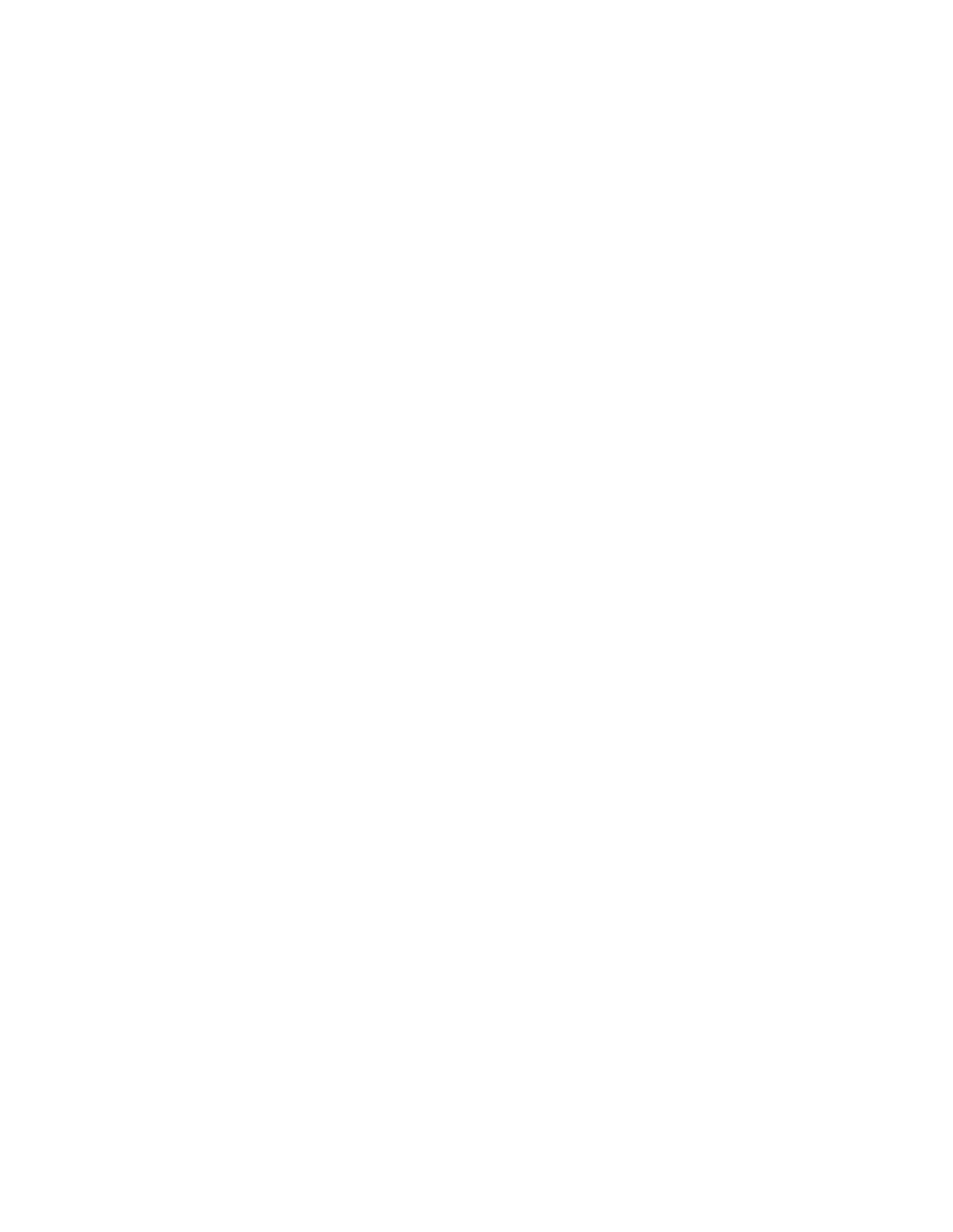# **Table of Contents**

| Postscript: Potential Consequences of COVID-19 Pandemic on Household Use of Banking and |  |
|-----------------------------------------------------------------------------------------|--|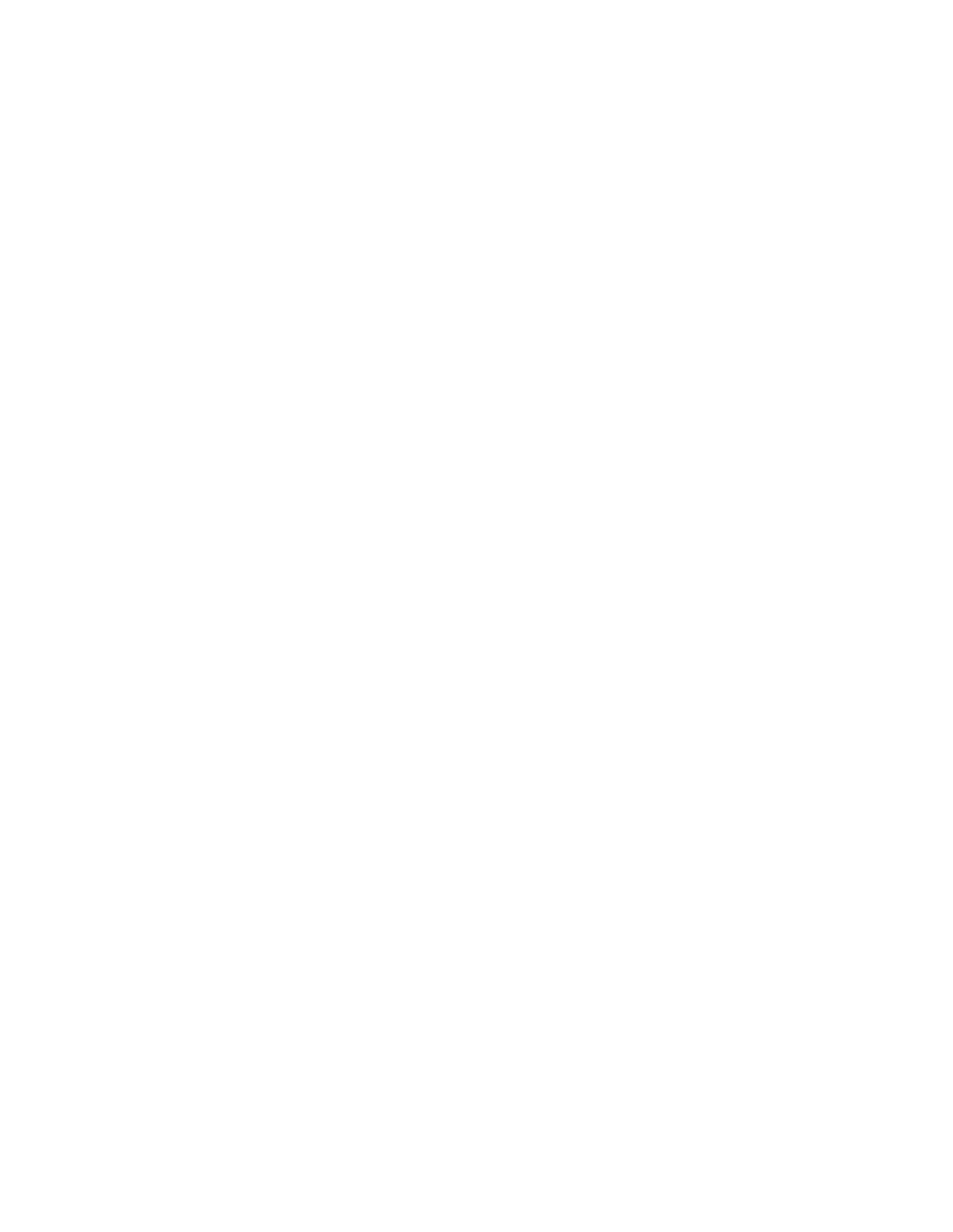# <span id="page-6-0"></span>FDIC

# **Preface**

*How America Banks* presents results from the *2019 FDIC Survey of Household Use of Banking and Financial Services*, conducted in June of that year. The results therefore reflect a period of generally favorable economic conditions. The next survey will be fielded in June 2021, with a report expected in 2022.

In light of the extraordinary economic and social disruptions caused by the COVID-19 pandemic, the present report includes a postscript that draws on findings from the 2019 and earlier surveys to address possible consequences for the unbanked rate. The postscript also discusses potential pandemic-related challenges faced by households in conducting financial transactions, visiting bank branches, saving for unexpected expenses or emergencies, and obtaining credit.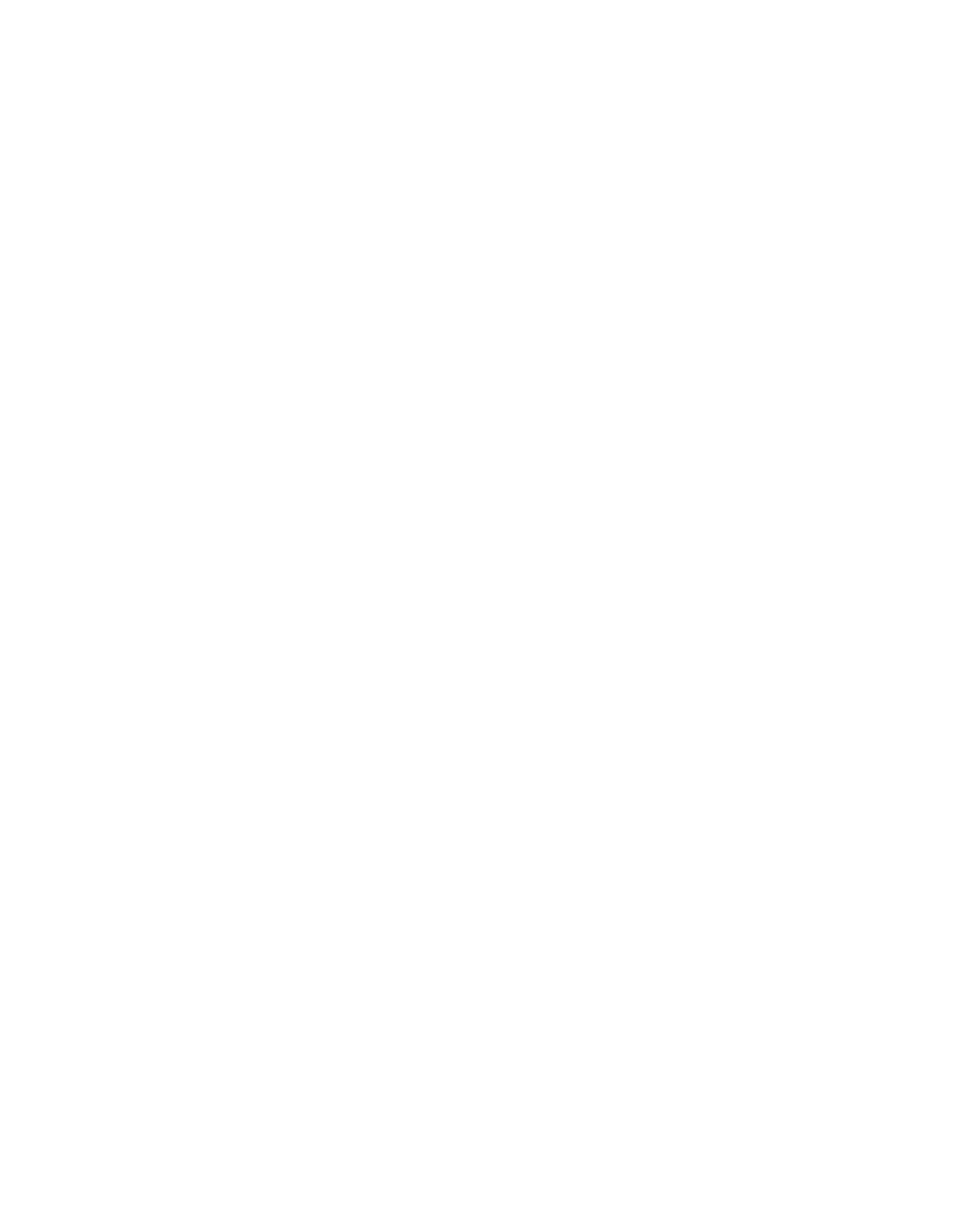# <span id="page-8-0"></span>**Executive Summary**

*How America Banks* informs the FDIC's mission of maintaining public confidence in the U.S. financial system. The findings presented in this report come from the *FDIC Survey of Household Use of Banking and Financial Services*. 1 This survey has been conducted biennially since 2009 in partnership with the U.S. Census Bureau. The most recent survey was conducted in June 2019, collecting responses from almost 33,000 households.

This executive summary presents key results from *How America Banks*, covering bank account ownership, use of prepaid cards and nonbank financial transaction services, and use of bank and nonbank credit.

#### *National Unbanked Rate*

- **•** An estimated 5.4 percent of U.S. households were "unbanked" in 2019, meaning that no one in the household had a checking or savings account at a bank or credit union (i.e., bank). This proportion represents approximately 7.1 million U.S. households. Conversely, 94.6 percent of U.S. households were "banked" in 2019, meaning that at least one member of the household had a checking or savings account. This proportion represents approximately 124.2 million U.S. households.
- **•** The proportion of U.S. households that were unbanked (i.e., the unbanked rate) in  $2019 - 5.4$  percent-was the lowest since the survey began in 2009, as shown in Figure ES.1. Between 2017 and 2019, the unbanked rate fell by 1.1 percentage points, corresponding to an increase of approximately 1.5 million banked households.2
	- » About half of the decline in the unbanked rate between 2017 and 2019 was associated with improvements in the socioeconomic circumstances



#### **Figure ES.1 National Estimates, Household Unbanked Rate by Year (Percent)**

of U.S. households over this period. However, even after these improvements were accounted for, the remainder of the decline in the unbanked rate across years was statistically significant.3

- **•** Between 2011, when the unbanked rate peaked at 8.2 percent, and 2019, the unbanked rate fell by 2.8 percentage points, corresponding to an increase of approximately 3.7 million banked households.
	- » About two-thirds of the decline in the unbanked rate between 2011 and 2019 was associated with improvements in the socioeconomic circumstances of U.S. households over this period.

# *Unbanked Rates by Household Characteristics and Geography*

**•** Consistent with the results of previous surveys, in 2019 unbanked rates varied considerably across the U.S. population.<sup>4</sup> For example, unbanked rates were higher among lower-income households, less-educated households, Black households, Hispanic households, American Indian or Alaska Native

1 Before 2019, the survey was named *FDIC National Survey of Unbanked and Underbanked Households.* The new survey name describes the content of the survey, which asks a nationally representative sample of U.S. households about their use of banking and financial services.

<sup>&</sup>lt;sup>2</sup> All differences discussed in the text are statistically significant at the 10 percent level unless noted otherwise. In other words, there is a 10 percent or lower probability that the difference observed in the survey is due to chance.

<sup>3</sup> A linear probability model was estimated to account for changes between 2017 and 2019 in the distribution of households across the householdlevel characteristics shown in Table 3.4. About half of the difference in the unbanked rate between 2017 and 2019 was associated with changes in the socioeconomic characteristics of households (annual income level, monthly income volatility, employment status, homeownership status, and educational attainment) over this period. Adding controls for the remaining demographic characteristics shown in Table 3.4 had little effect on the remainder of the difference in the unbanked rate.

<sup>4</sup> For person-level characteristics, such as race, age, and education, the characteristics of the owner or renter of the home (i.e., the householder) are used to represent the household. For convenience, abbreviated language is used in referring to certain household characteristics. For example, the term "Hispanic household" refers to a household for which the householder identifies as Hispanic or Latino regardless of race, and the term "Black household" refers to a household for which the householder identifies as Black or African American alone and not Hispanic or Latino. The term "working-age disabled household" refers to a household for which the householder has a disability and is between the ages of 25 and 64. See Appendix 1 for additional details.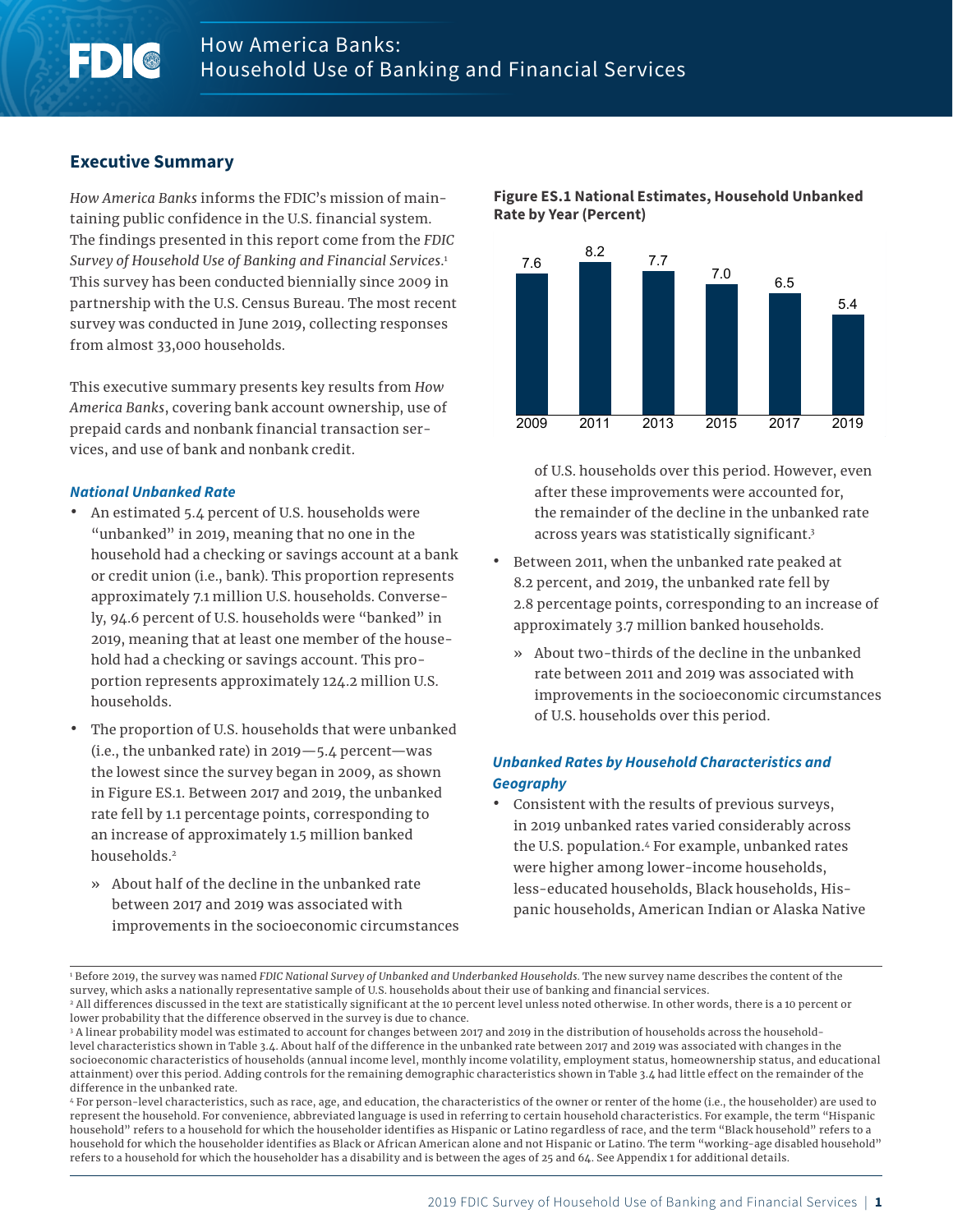households, working-age disabled households, and households with volatile income.5

- **•** For most segments of the population, unbanked rates in 2019 were lower than or similar to unbanked rates in recent years.
	- » Recent declines have been particularly sharp for Black and Hispanic households. Specifically, 13.8 percent of Black households were unbanked in 2019, down from 16.8 percent in 2017 and 18.5 percent in 2015. Among Hispanic households, 12.2 percent were unbanked in 2019, down from 14.4 percent in 2017 and 16.3 percent in 2015.6 Despite the improvements in unbanked rates for Black and Hispanic households, unbanked rates in 2019 for these households remained substantially above the unbanked rate for White households (2.5 percent).
- **•** The unbanked rate for working-age disabled households was roughly constant between 2011 and 2017: 18.9 percent in 2011, 18.4 percent in 2013, 17.6 percent in 2015, and 18.1 percent in 2017. In 2019, while still much higher than the unbanked rate for working-age nondisabled households (4.5 percent), the unbanked rate for working-age disabled households (16.2 percent) declined to its lowest level since 2011.7
- **•** Regional variation in unbanked rates was similar in 2019 to previous years, with unbanked rates highest in the South. The unbanked rate in the South in 2019 was 6.2 percent, compared with 5.0 percent in the Midwest, 4.9 percent in the West, and 4.7 percent in the Northeast.8 However, differences in unbanked rates between the South and the other regions have narrowed in recent years.

**•** Unbanked rates also varied by the metropolitan status of a household's residence. In 2019, 8.1 percent of urban households were unbanked, compared with 6.2 percent of rural households and 3.7 percent of suburban households.9 These unbanked rates were lower than in 2017.

#### *Unbanked Households: Previous Bank Account Ownership*

**•** As discussed in previous reports, bank account ownership is not static. Among unbanked households in 2019, half (50.4 percent) had had a bank account at some point in the past (i.e., had previously been banked), slightly higher than in previous years (47.0 percent in 2017 and 47.3 percent in 2015).

#### *Unbanked Households: Interest in Having a Bank Account*

- **•** As shown in Figure ES.2, among unbanked households in 2019, more than half (56.2 percent) were not at all interested in having a bank account, while 24.8 percent were very or somewhat interested.
	- » These estimates are qualitatively similar to those from the 2017 survey, though changes in the wording of the survey question do not allow for direct comparisons.10
- **•** Interest in having a bank account was higher among households that had previously been banked, especially those with more recent account ownership. Interest was also higher among Black unbanked households, compared with White unbanked households.

# *Unbanked Households: Reasons for Not Having a Bank Account*

As in previous years, the 2019 survey asked unbanked households about their reasons for not having a bank account. Patterns are similar to those reported in previous years.

<sup>5</sup> For monthly income volatility, all households were asked whether their income over the past 12 months was about the same each month, varied somewhat from month to month, or varied a lot from month to month. The term "volatile income" refers to a household with income that varied somewhat or a lot from month to month.

<sup>6</sup> About 70 percent of the decline in the unbanked rate for Black households and about 60 percent of the decline in the unbanked rate for Hispanic households between 2015 and 2019 were associated with changes in income and the other household characteristics shown in Table 3.4. After these changes were accounted for, the remainder of the decline in the unbanked rate for Black households was not statistically significant, while the remainder of the decline in the unbanked rate for Hispanic households was statistically significant.

<sup>7</sup> About half of the decline in the unbanked rate for working-age disabled households between 2011 and 2019 was associated with changes in income and the other household characteristics shown in Table 3.4 (except for monthly income volatility, which was not available for 2011). After these changes were accounted for, the remainder of the decline in the unbanked rate for working-age disabled households was no longer statistically significant. <sup>8</sup> Differences in unbanked rates between the South and each of the other three regions in 2019 were associated primarily with differences in income and other characteristics of U.S. households. These geographical differences were no longer statistically significant after differences in the other household characteristics shown in Table 3.4 were accounted for.

<sup>9</sup> For the purposes of this report, a household is classified as urban if the household resides in a principal city of a metropolitan area, suburban if the household resides in a metropolitan area but not in a principal city, and rural if the household does not reside in a metropolitan area. In 2019, 29.2 percent of households were classified as urban, 43.6 percent as suburban, and 13.0 percent as rural. (See Table 3.4.) For the remaining 14.2 percent of households, the U.S. Census Bureau suppressed specific urban, suburban, and rural status to maintain confidentiality, though most of these households were either urban or suburban.

<sup>&</sup>lt;sup>10</sup> The 2019 survey asked unbanked households how interested they were in having a bank account (with no specific time horizon), while the 2013-2017 surveys asked unbanked households how likely they were to open a bank account in the next 12 months. In 2017, 58.7 percent of unbanked households were not at all likely, 16.3 percent were not very likely, 15.6 percent were somewhat likely, and 9.5 percent were very likely to open an account in the next 12 months.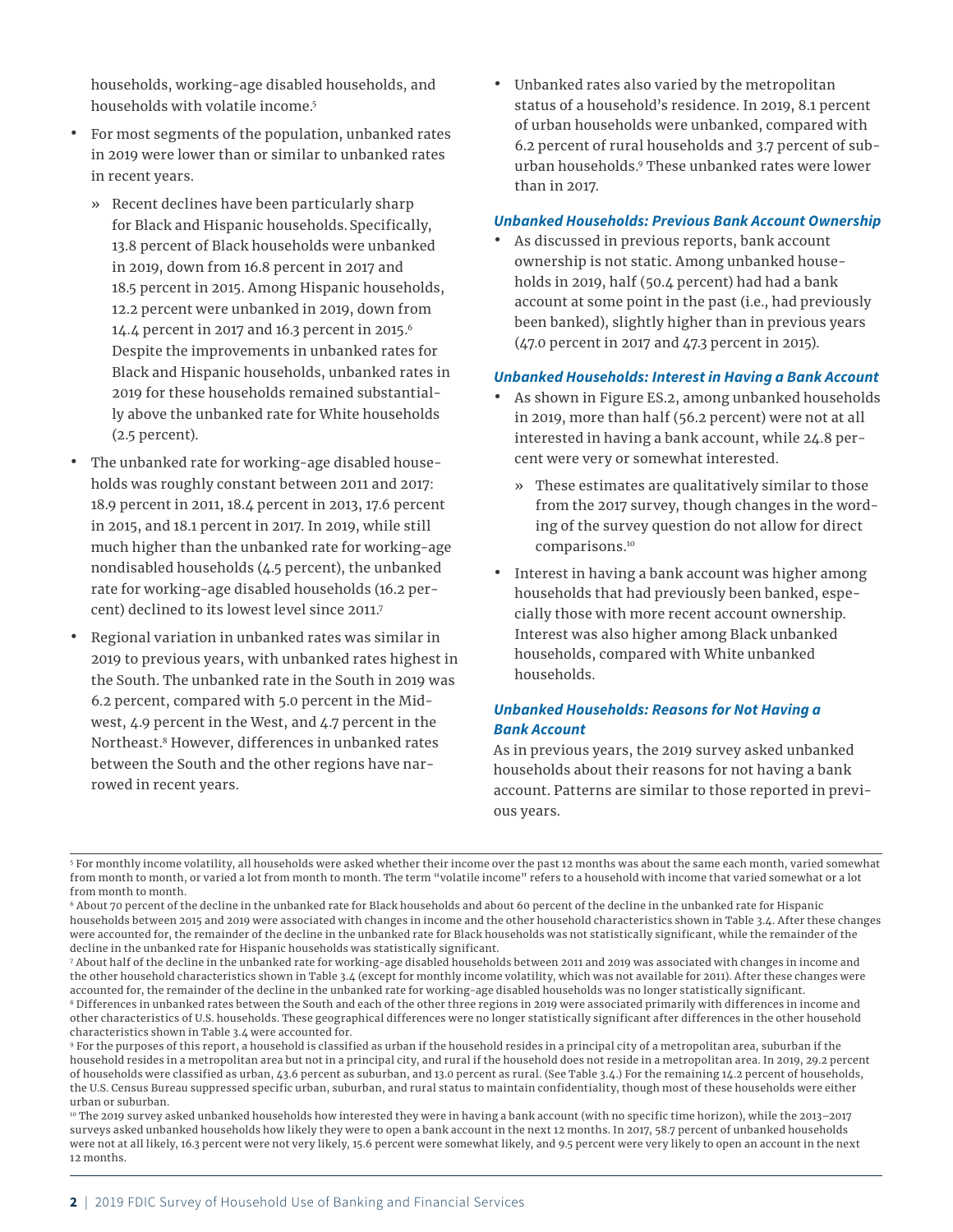**Figure ES.2 Interest in Having a Bank Account, Among Unbanked Households, by Previous Bank Account Ownership, 2019 (Percent)**



#### **Figure ES.3 Reasons for Not Having a Bank Account, Among Unbanked Households, 2019 (Percent)**



- **•** As illustrated in Figure ES.3, about half of unbanked households cited "Don't have enough money to meet minimum balance requirements" as a reason for not having an account—the most cited reason. This reason was also the most cited *main* reason for not having an account.
- **•** "Don't trust banks" was cited by approximately one-third of unbanked households as a reason for not having an account and was the second-most cited main reason.

# *Unbanked Households: Satisfaction With Most Recent Bank and Clarity of Banks' Communications About Account Fees*

To complement existing questions on reasons for not having a bank account, the 2019 survey included new questions on unbanked households' satisfaction with their most recent bank and on their perceptions of how clearly banks in general communicate account fees.<sup>11</sup>

**•** Among unbanked households that had previously been banked, 24.3 percent were very satisfied with their most recent bank, 30.8 percent somewhat

<sup>11</sup> Banked households were asked alternative versions of the two questions, having to do with their satisfaction with their primary bank and with their perceptions of how clearly their bank communicates account fees. Findings are discussed later in this executive summary.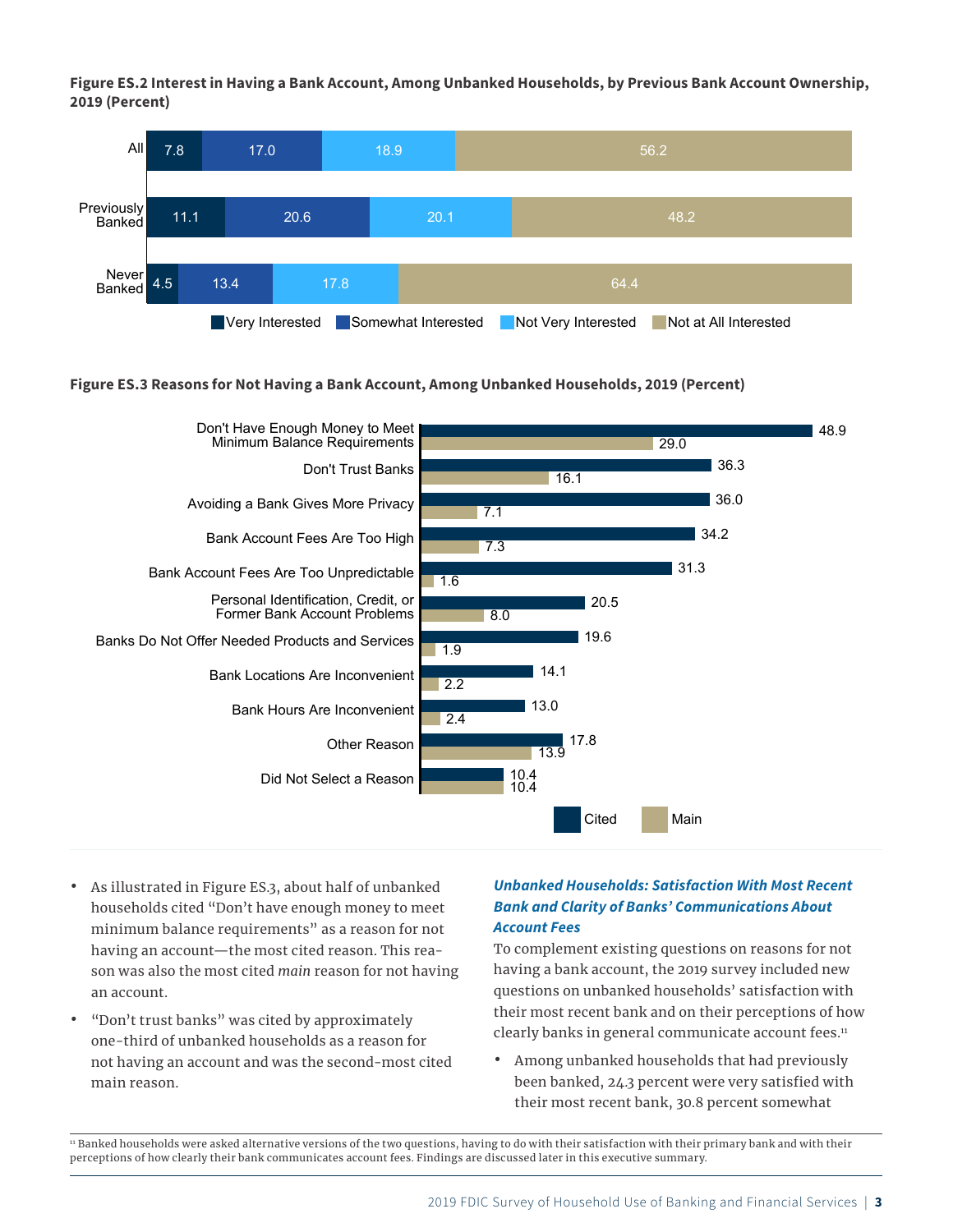#### **Table ES.1 Primary Method Used to Access Bank Account by Year**

**Year Bank Teller (Percent) ATM/Kiosk (Percent) Telephone Banking (Percent) Online Banking (Percent) Mobile Banking (Percent) Other (Percent)** 2015 | 28.2 | 21.0 | 3.0 | 36.9 | 9.5 | 0.9 2017 | 24.3 | 19.9 | 2.9 | 36.0 | 15.6 | 0.7 2019 21.0 19.5 2.4 22.8 34.0 0.3

For Banked Households That Accessed Their Account in the Past 12 Months, Row Percent

satisfied, 14.4 percent not very satisfied, 22.8 percent not satisfied at all, and 7.7 percent did not know.12

- **•** Interest in having a bank account was higher among unbanked households that were very or somewhat satisfied with their most recent bank, compared with unbanked households that were not very satisfied or not satisfied at all with their most recent bank.
- **•** Among unbanked households that had previously been banked, 17.4 percent thought banks in general communicated account fees very clearly, 29.4 percent somewhat clearly, 20.8 percent not very clearly, 22.4 percent not clearly at all, and 10.0 percent did not know.
- **•** Interest in having a bank account was higher among unbanked households that thought banks communicated account fees very or somewhat clearly, compared with unbanked households that thought banks communicated account fees not very clearly or not clearly at all.

# *Banked Households: Primary Methods Used to Access Bank Accounts*

As in previous years, the 2019 survey asked banked households about the primary (i.e., most common) method they used to access their accounts in the past 12 months: visiting a bank teller, using an ATM or bank kiosk, calling the bank (i.e., telephone banking), using a mobile phone including an app (i.e., mobile banking), using a computer or tablet (i.e., online banking), or using some other method (i.e., other).

- **•** Use of mobile banking as a primary method of account access in the past 12 months continued to increase sharply (from 9.5 percent in 2015 and 15.6 percent in 2017 to 34.0 percent in 2019), overtaking online banking as the most prevalent primary method. (Table ES.1 reports the finding for each primary method used to access a bank account by year, starting with 2015.)
- **•** Use of online banking as a primary method of account access decreased substantially but remained prevalent

among banked households (dropping from 36.9 percent in 2015 and 36.0 percent in 2017 to 22.8 percent in 2019).

- **•** Use of bank tellers continued to decline, though this decline was modest compared with the decline in use of online banking, and use of bank tellers remained prevalent (21.0 percent in 2019).
- **•** The changes between 2015 and 2019 described above occurred broadly across different segments of the population. These trends are consistent with households' switching from online banking to mobile banking as a primary method to access their bank accounts.

### *Banked Households: Bank Branch Visits*

- **•** In 2019, 83.0 percent of banked households spoke with a teller or other employee in person at a bank branch (i.e., visited a bank branch) in the past 12 months, down slightly from 86.0 percent in 2017.
- **•** The frequency of bank branch visits declined somewhat between 2017 and 2019. As Figure ES.4 shows, the share of banked households visiting a branch ten or more times declined, whereas the share of banked households visiting a branch one to four times increased.

# **Figure ES.4 Bank Branch Visits, Among Banked Households, by Year (Percent)**



Note: For 2017, not shown are households that visited a branch but with unknown frequency (1.6 percent of banked households).

12 "Don't know" was not one of the four administered response options to the questions on satisfaction and clarity. Some households did not choose one of the four administered response options and instead volunteered "don't know." See Appendix 1 for details.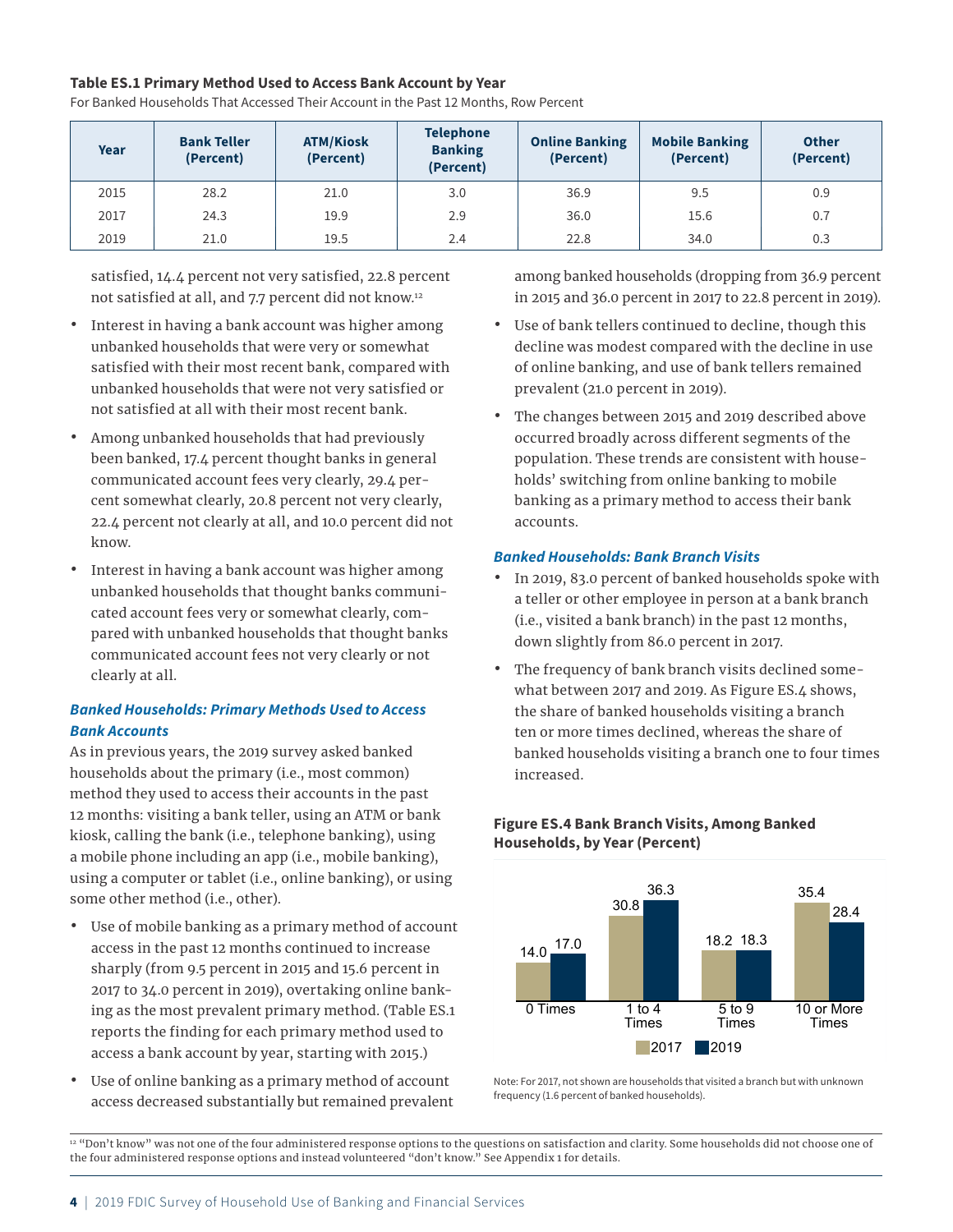#### **Figure ES.5 Bank Branch Visits, Among Banked Households, by Metropolitan Status, 2019 (Percent)**



Note: This figure does not display bank branch visits for banked households where—to maintain confidentiality—the U.S. Census Bureau suppressed specific urban, suburban, or rural status (14.3 percent of banked households).

- **•** Older households and households with volatile income were more likely to visit a branch and to visit ten or more times.
- **•** Bank branch visits among banked households varied substantially across metropolitan status (see Figure ES.5). In 2019, nearly nine in ten rural households visited a branch, and about four in ten rural households visited ten or more times.
- **•** Branch visits were prevalent even among banked households that used online or mobile banking as their primary method of account access. For example, in 2019, about four in five (79.9 percent) banked households that used mobile banking as their primary method visited a branch in the past 12 months, and about one in five (18.8 percent) banked households that used mobile banking as their primary method visited ten or more times.

# *Banked Households: Satisfaction With Primary Bank and Clarity of Bank's Communication About Account Fees*

The 2019 survey included new questions for banked households, asking about their satisfaction with their primary bank and about their perceptions of how clearly their bank communicates account fees.

- **•** Almost all banked households were satisfied with their primary bank and thought that fees were clearly communicated: 97.3 percent were very or somewhat satisfied with their primary bank, and 92.1 percent thought their bank communicated account fees very or somewhat clearly.<sup>13</sup>
- **•** About nine in ten banked households (91.0 percent) were in both groups, being satisfied (very or somewhat) with their primary bank and thinking their bank's communication of account fees was clear (very or somewhat). Households that thought their bank communicated fees very or somewhat clearly were 17.3 percentage points more likely to be very or somewhat satisfied with their primary bank (98.8 percent), compared with households that thought their bank communicated fees not very clearly or not clearly at all (81.5 percent).
- **•** Banked households' satisfaction with their primary bank and their perceptions of how clearly their bank communicated account fees were consistently high across different segments of the population (e.g., different income and education levels).

<sup>13</sup> As discussed above, 55.1 percent of unbanked households that had previously been banked were very or somewhat satisfied with their most recent bank. This percentage is about half the percentage of banked households that were very or somewhat satisfied with their primary bank (97.3 percent).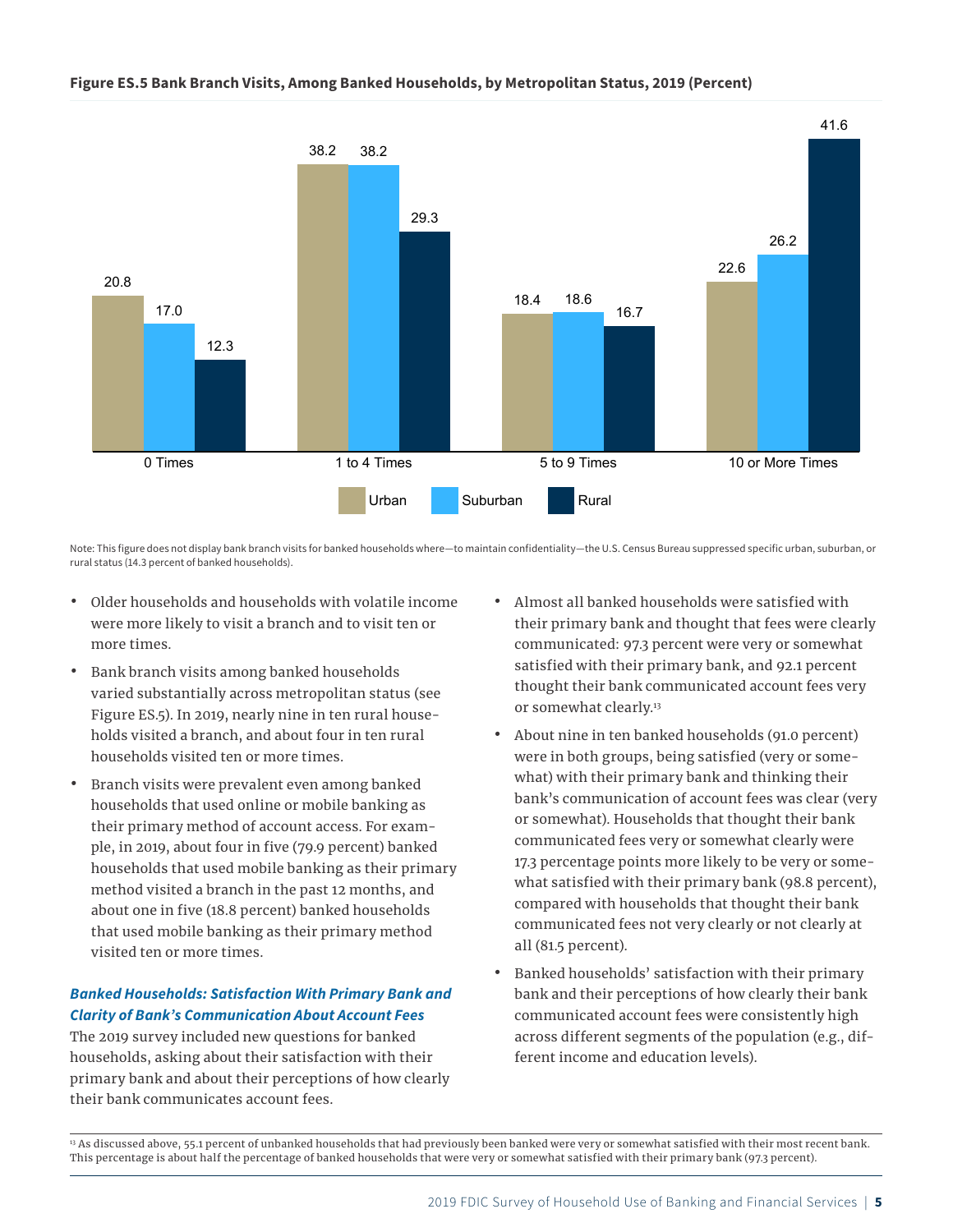**•** Banked households that were not satisfied with their primary bank or those that thought their bank did not communicate account fees clearly were more likely to use a nonbank financial transaction service (in particular, at least one of the following: money orders, check cashing, or bill payment services) than were banked households that were satisfied or that did think fees were clearly communicated. Among households that were not very satisfied or not satisfied at all, 22.3 percent used at least one of those three nonbank financial transaction services, compared with 14.9 percent of households that were very or somewhat satisfied. Among households that thought that fees were communicated not very clearly or not clearly at all, 20.1 percent used at least one of those three nonbank financial transaction services, compared with 14.7 percent of households that thought fees were communicated very or somewhat clearly.

#### *Prepaid Cards*

Some consumers, both banked and unbanked, use general purpose reloadable prepaid cards to conduct financial transactions, such as paying bills, withdrawing cash at ATMs, making purchases, depositing checks, and receiving direct deposits.14

- **•** In 2019, 8.5 percent of U.S. households used prepaid cards in the past 12 months, down from 9.7 percent in 2017 and 10.2 percent in 2015.15
- **•** Differences in prepaid card use across households in 2019 were similar to the differences in earlier years. Prepaid card use was higher among lower-income households, less-educated households, younger households, Black households, working-age disabled households, and households with volatile income. For example, 14.8 percent of Black households used prepaid cards in 2019, compared with 7.6 percent of White households.
- **•** Prepaid card use continued to be more prevalent among unbanked households than among banked households. In 2019, 27.7 percent of unbanked households used a prepaid card, compared with 7.4 percent of banked households.16

### *Nonbank Financial Transaction Services*

As in previous years, the 2019 survey asked all households about use in the past 12 months of nonbank money orders, check cashing, and remittances sent abroad. In addition, the 2019 survey was the first to include questions about two other types of nonbank financial transaction services: bill payment services (such as are offered by Western Union and MoneyGram) and use of a website or app to send or receive money inside the United States (examples are PayPal, Venmo, and Cash App).<sup>17</sup> The latter service is known as a peer-to-peer or person-to-person (P2P) payment service.18

- **•** In 2019, 11.9 percent of households used money orders, 5.5 percent used check cashing, and 4.9 percent used bill payment services. Altogether, 17.2 percent of households used at least one of those three services (money orders, check cashing, or bill payment services) in the past 12 months. In addition, 5.5 percent of households used international remittances, and 31.1 percent used P2P payment services.
- **•** Between 2017 and 2019, use of money orders fell by 2.3 percentage points and use of check cashing fell by 0.7 percentage points.19 Only a small portion of these changes were associated with changes in the socioeconomic circumstances of U.S. households between 2017 and 2019. The use of international remittances increased between 2017 and 2019. This increase was broad-based, ranging across almost all population segments.
- **•** In terms of household characteristics, patterns of use for bill payment services were similar to the patterns for money orders and check cashing. Younger households, less-educated households, and Black, Hispanic, and American Indian or Alaska Native households were more likely to use these three transaction services, as were lower-income households and households with volatile income.
- **•** The characteristics of households that made P2P payments were substantially different from the characteristics of households that used the other nonbank transaction services. Use of P2P payment services was higher among households with income of \$75,000 or

<sup>&</sup>lt;sup>14</sup> The survey questions on prepaid cards instructed households not to consider gift cards.

<sup>&</sup>lt;sup>15</sup> The estimates of prepaid card use in 2017 and 2015 reported in this subsection differ from those published in earlier reports due to a difference in how nonresponse is handled; see Appendix 1 for details.

<sup>&</sup>lt;sup>16</sup> Prepaid card use among unbanked and banked households was lower in 2019 than in 2015 and 2017; however, the decline among unbanked households between 2015 and 2019 was not statistically significant, while the decline among banked households was statistically significant.

<sup>17</sup> Nonbank bill payment service providers offer money transfer services including bill payment. Customers can pay with cash at physical locations, either stores or kiosks, or by using online payment methods.

<sup>&</sup>lt;sup>18</sup> To conduct P2P payments, households typically must have a bank account, a prepaid card, or a credit card, with requirements varying across P2P payment service providers.

<sup>&</sup>lt;sup>19</sup> The estimates of nonbank financial transaction services use in 2017 reported in this subsection differ from those published in earlier reports due to a difference in how nonresponse is handled; see Appendix 1 for details.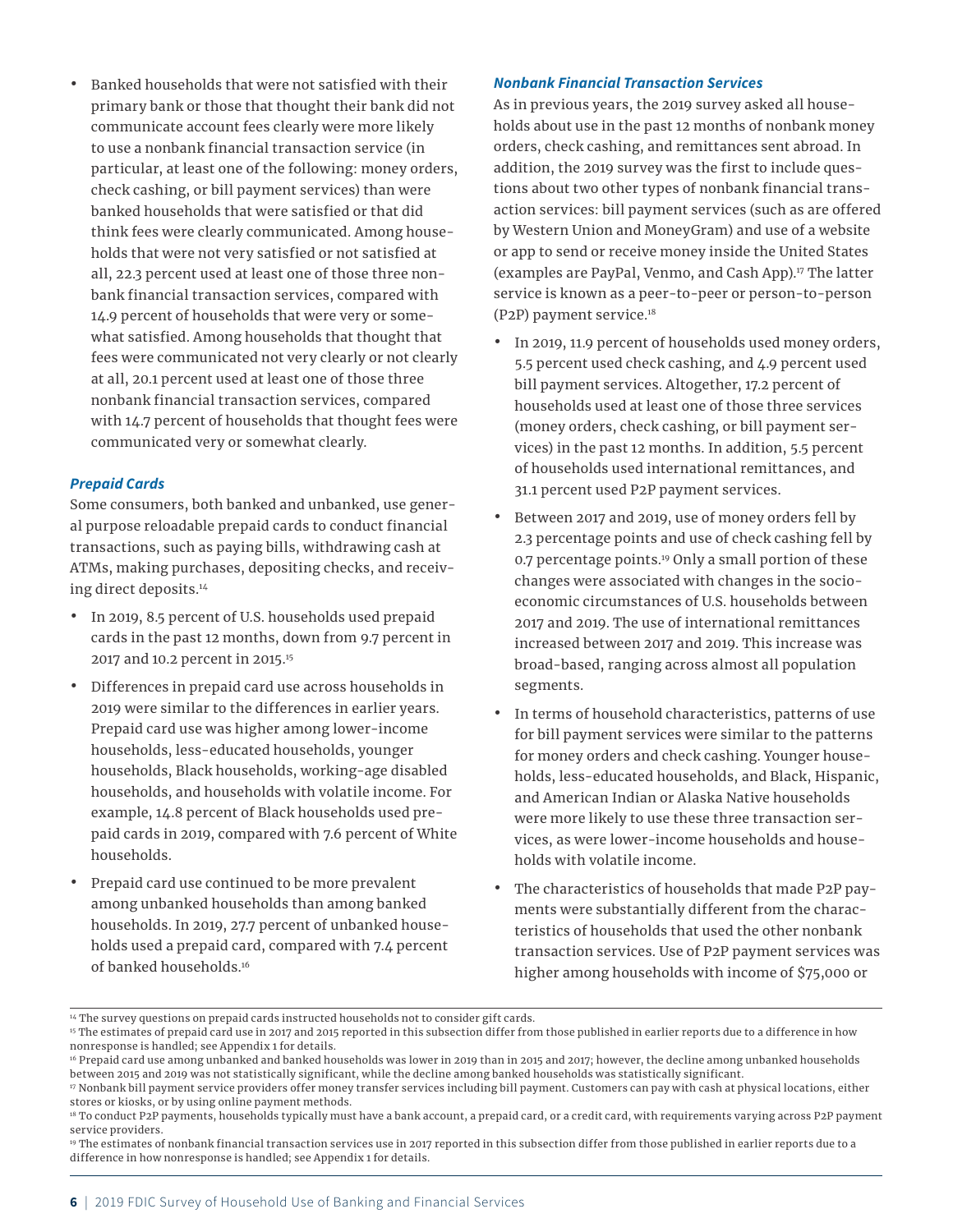

#### **Figure ES.6 Frequency of Use of Specific Nonbank Financial Transaction Services, 2019 (Percent)**

Notes: This figure does not report the percentage of households that did not use the particular service in the past 12 months. For nonbank money orders, check cashing, bill payment services, and international remittances, 88.1, 94.5, 95.1, and 94.5 percent of households, respectively, did not use the particular service.

more, households with a college degree, younger and middle-aged households, and working-age nondisabled households.

- » Use of P2P payment services requires access to the internet with either a smartphone or a computer. About one in three households (33.9 percent) that had smartphone access or home internet access made P2P payments in 2019, compared with only 2.9 percent of households that had neither.
- » Among users of at least one among the group consisting of money orders, check cashing, and bill payment services, about a third (32.3 percent) also used P2P payment services, whereas fewer than one in five P2P users (17.9 percent) also used any of those other three nonbank transaction services.
- **•** In 2019 among unbanked households, 42.3 percent used money orders, 31.9 percent used check cashing, and 14.4 percent used bill payment services; more than half (56.1 percent) used at least one of these three transaction services. In addition, 9.4 percent of unbanked households used international remittances, and 8.8 percent used P2P payment services.
- **•** Among banked households, 10.2 percent used money orders, 4.0 percent used check cashing, and 4.4 percent used bill payment services; 15.0 percent used at least one of these three transaction services. In addition, 5.3 percent of banked households used international remittances, and 32.3 percent used P2P payment services.
- **•** The 2019 survey included new questions on the frequency of use of nonbank transaction services other than P2P payment services, specifically on whether each nonbank transaction service was used often, sometimes, or rarely (see Figure ES.6). For each of the four nonbank transaction services, the population segments (e.g., those without a high school diploma) that more commonly used a nonbank transaction service (at all) also tended to use that service more frequently.
	- » In 2019, 7.3 percent of households used money orders sometimes or often. Of these households, almost nine in ten (87.1 percent) used a money order to pay bills.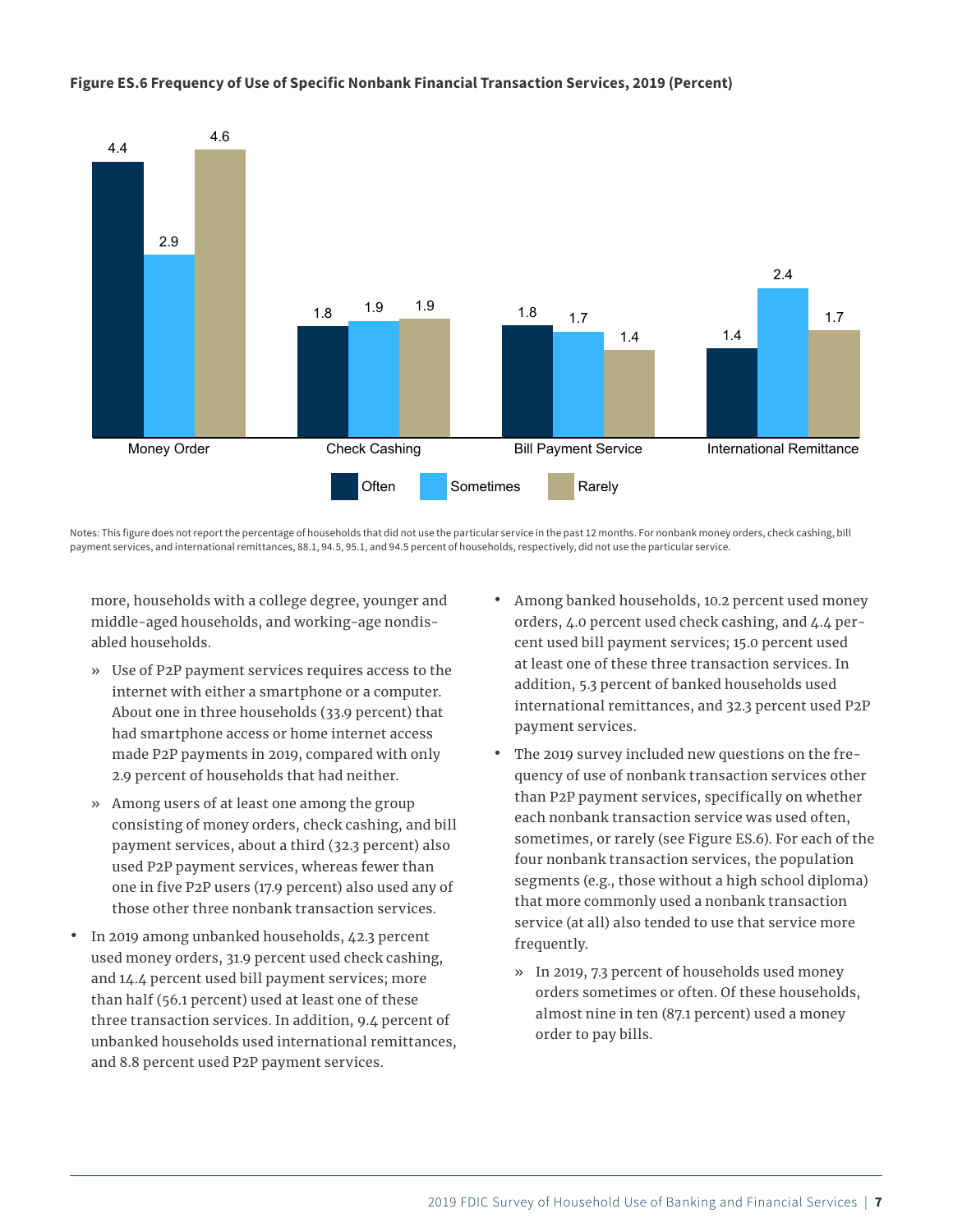#### *Bank and Nonbank Credit*

The 2019 survey examines household use of bank credit and nonbank credit, focusing on products that households may use to address cash-flow imbalances, unexpected expenses, or temporary income shortfalls.20 A household is considered to have used bank credit if, in the past 12 months, it had a Visa, MasterCard, American Express, or Discover credit card (i.e., a credit card) or a personal loan or line of credit from a bank (i.e., a bank personal loan). A household is considered to have used nonbank credit if it used a rent-to-own service or a payday, auto title, pawn shop, or tax refund anticipation loan in the past 12 months.<sup>21</sup>

**•** The share of households that used bank credit increased from 67.9 percent in 2015 to 72.5 percent in 2019. The share of households that used nonbank credit declined from 8.1 percent in 2015 and 7.5 percent in 2017 to 4.8 percent in 2019.<sup>22</sup> The decline in nonbank credit use between 2017 and 2019 remained large and statistically significant even after changes in income and other characteristics of U.S. households were accounted for. The increase in bank credit use and the

decline in nonbank credit use occurred broadly across different segments of the population.

- **•** Lower-income households, less-educated households, Black households, Hispanic households, American Indian or Alaska Native households, and working-age disabled households were less likely to use bank credit.
	- » Differences by education and income were especially pronounced. For example, in 2019, only 37.1 percent of households without a high school diploma used bank credit, compared with 87.5 percent of households with a college degree. Similarly, only 37.0 percent of households with less than \$15,000 in income used bank credit, compared with 89.9 percent of households with income of \$75,000 or more.
	- » Differences by race and ethnicity were also large and were present at all income levels (see Figure ES.7). For example, in 2019, even among households with income of \$75,000 or more, about 80 percent of Black and Hispanic households used bank credit, whereas about 90 percent of White households did so.



#### **Figure ES.7 Bank Credit Use by Household Income Level and Race and Ethnicity, 2019 (Percent)**

Note: The sample size for American Indian or Alaska Native households is not large enough to disaggregate by these income categories.

20 Certain nonbank installment loans that may be used for short-term credit needs were not captured in the 2019 survey. Credit products that are used primarily to finance large expenditures, such as mortgages, auto loans, and student loans, are beyond the scope of the 2019 survey. <sup>21</sup> See Appendix 2 for changes in the wording of some questions across survey years.

22 The estimates of nonbank credit use in 2017 and 2015 reported in this subsection differ from those published in earlier reports due to a difference in how nonresponse is handled; see Appendix 1 for details.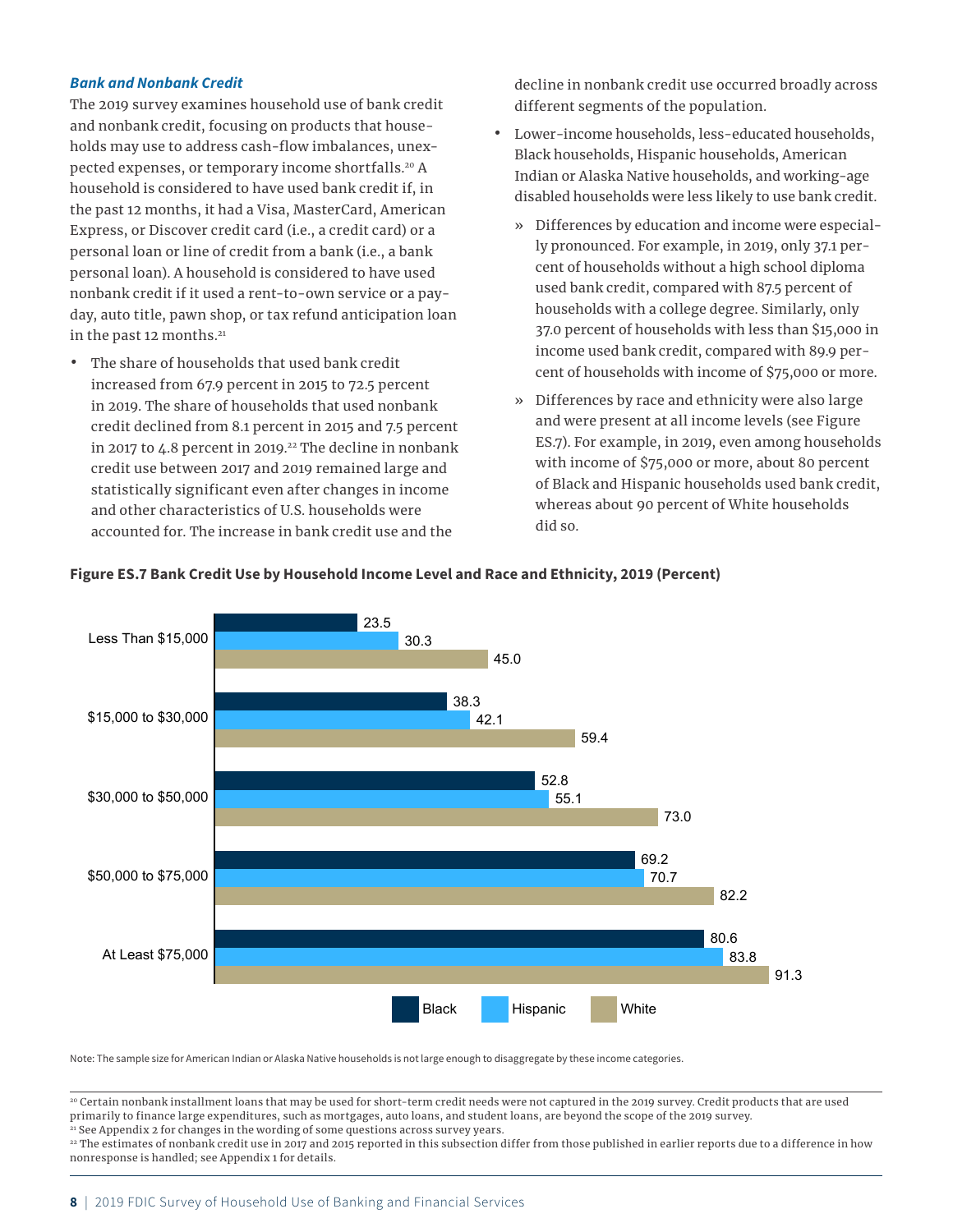**•** Use of bank and nonbank credit also varied by the metropolitan status of a household's residence. In 2019, 64.6 percent of rural households used bank credit, compared with 69.2 percent of urban households and 77.3 percent of suburban households. In addition to being less likely to use bank credit, rural households were more likely to use nonbank credit (6.3 percent), compared with urban households (4.9 percent) and suburban households (4.1 percent).

» When region is paired with metropolitan status, the rural South stands out, where only 55.4 percent of households used bank credit.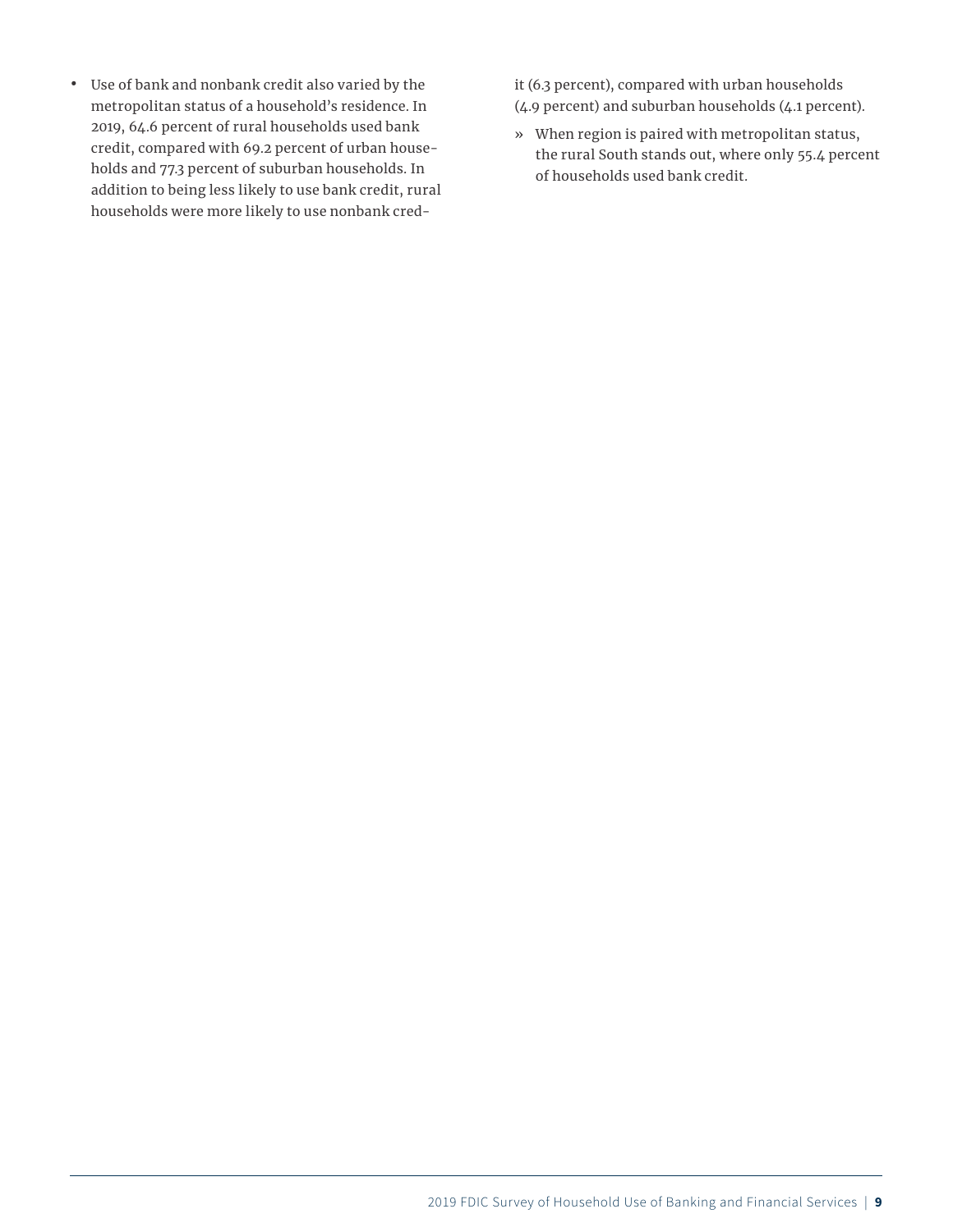# **Postscript: Potential Consequences of COVID-19 Pandemic on Household Use of Banking and Financial Services**

#### *Overview*

<span id="page-17-0"></span>FDC

As this report is being written, changes in the labor market and financial landscape resulting from the COVID-19 pandemic are still unfolding, and the full effects of the pandemic are far from known. However, early evidence has shown a rapid and dramatic increase in the unemployment rate. Even individuals who did not lose their job may be working fewer hours and may therefore have reduced income. For the self-employed, revenue may be lost as economic conditions worsen.

As the next subsection indicates, one effect of these conditions is likely to be an increase in the unbanked rate from its level just before the pandemic.

The pandemic is also presenting particular challenges to households that rely on paper instruments to conduct financial transactions; that need or want to visit bank branches; that do not have an adequate savings cushion; or that do not have access to responsible, affordable credit.

# *Potential Effects of the COVID-19 Pandemic on the Unbanked Rate*

The COVID-19 pandemic is likely to contribute to a rise in the rate of unbanked households, meaning households in which no one has a checking or savings account at a bank or credit union (i.e., bank). The unbanked rate in 2019—5.4 percent—was the lowest since the survey began in 2009.

Changes in the socioeconomic circumstances of U.S. households over time have contributed to changes in the unbanked rate. During the Great Recession and its immediate aftermath, the unbanked rate rose from 7.6 percent in 2009 to 8.2 percent in 2011. Approximately one-third of this increase was associated with changes in the socioeconomic circumstances of U.S. households between 2009 and 2011. Then, from its peak in 2011 through 2019, the unbanked rate fell by 2.8 percentage points. Approximately two-thirds of this decline was associated with changes in the socioeconomic circumstances of U.S. households between 2011 and 2019.

Unbanked rates have been consistently higher among certain segments of the population, including lower-income households, unemployed households, and households with volatile income. In 2019, roughly one-quarter of households with less than \$15,000 in income were unbanked, and the unbanked rate among unemployed households was almost four times as high as the unbanked rate among employed households. The unbanked rate in 2019 among households with income that varied from month to month was almost 50 percent higher than the unbanked rate among households with income that was about the same each month.

Of particular relevance to current economic conditions, the 2013 survey found that one in three households (34.1 percent) that became unbanked in the past 12 months experienced either a significant income loss or a job loss that contributed to their becoming unbanked.84

Taken together, these data suggest that the unbanked rate is likely to rise from its level just before the pandemic.85

# *Potential Challenges in Conducting Financial Transactions, Visiting Bank Branches, Saving for Unexpected Expenses or Emergencies, and Obtaining Credit*

#### Conducting Financial Transactions

The social distancing guidelines instituted in response to the COVID-19 pandemic may make the use of cash, paper checks, and money orders (i.e., paper instruments) to conduct financial transactions particularly challenging. Reliance on paper instruments may make it harder for households to receive government relief efforts. For example, households without direct

<sup>84</sup> See Federal Deposit Insurance Corporation, 2013 FDIC National Survey of Unbanked and Underbanked Households (October 2014), [economicinclusion.gov/](https://economicinclusion.gov/surveys/2013household/documents/2013_FDIC_Unbanked_HH_Survey_Report.pdf) [surveys/2013household/documents/2013\\_FDIC\\_Unbanked\\_HH\\_Survey\\_Report.pdf.](https://economicinclusion.gov/surveys/2013household/documents/2013_FDIC_Unbanked_HH_Survey_Report.pdf)

<sup>&</sup>lt;sup>85</sup> Given the unprecedented nature of the pandemic and the fact that its full economic effects are not yet known, we are unable to predict the magnitude or persistence of any increase in the unbanked rate. Because the *FDIC Survey of Household Use of Banking and Financial Services* is conducted every two years, the survey is not able to measure shorter-term fluctuations in unbanked rates.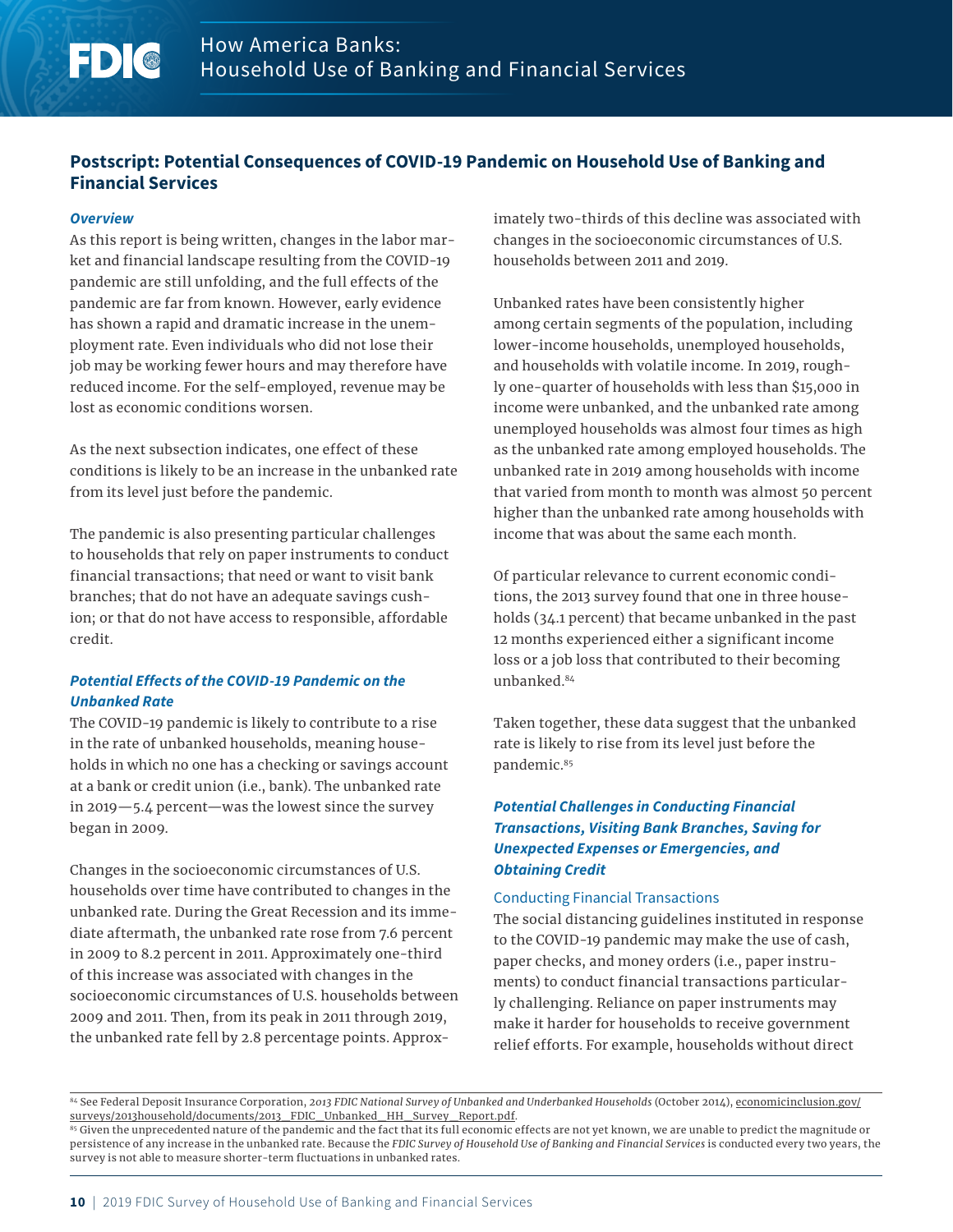deposit may experience delays in receiving government stimulus payments.<sup>86</sup>

The 2015 and 2017 surveys, which asked households how they paid bills and received income in a typical month, showed that use of paper instruments was much more common among unbanked households than among banked households.<sup>87</sup> For example, 66.1 percent of unbanked households in 2017 used cash to pay bills in a typical month, compared with 13.4 percent of banked households.88 Unbanked households received income in a variety of ways, but the most prevalent method was by paper check or money order (45.4 percent in 2017), followed by cash (26.5 percent in 2017). In a typical month, about half of the unbanked households that received income by paper check or money order used a nonbank check casher to get the funds. For banked households, by far the most prevalent method of receiving income was direct deposit into a bank account (90.8 percent in 2017).

Nonbank P2P payment services could facilitate some payments electronically that households would otherwise execute with paper instruments. In 2019, however, only 8.8 percent of unbanked households used a nonbank P2P payment service, compared with 32.3 percent of banked households.

#### Visiting Bank Branches

Social distancing guidelines may make bank branch visits more challenging.

Physical access to bank branches remains important despite the increase in the use of mobile banking and the decline in the use of bank tellers for account access.<sup>89</sup> Households may rely on bank branches not only to access an account but also for a variety of other activities, such

as resolving a problem or asking about products or services. In 2019, 83.0 percent of banked households spoke with a teller or other employee in person at a bank branch (i.e., visited a bank branch) in the past 12 months, and 28.4 percent visited ten or more times.

Bank branch visits were prevalent among certain segments of the banked population, including rural households, older households, and households with volatile income. For example, in 2019, 87.7 percent of rural banked households visited a branch, and 41.6 percent visited ten or more times. Because rural households have lower rates of home internet and smartphone access, they may find it harder to reduce their reliance on branches. In 2019, 14.8 percent of rural banked households had neither smartphone access nor home internet access, compared with 7.2 percent of urban banked households and 5.8 percent of suburban banked households. These findings suggest that for many banked households, branches and the range of services they provide play an important role.

# Saving for Unexpected Expenses or Emergencies and Obtaining Credit

The economic ramifications of the COVID-19 pandemic may particularly affect households without an adequate savings cushion or without access to responsible, affordable credit. In 2019, 35.8 percent of households did not save for unexpected expenses or emergencies. Moreover, 37 percent of adults could not cover an emergency expense of \$400 using only cash, savings, or a credit card paid in full on their next statement.<sup>90</sup> As a result, many households may need credit to handle unexpected changes in income and expenses. In 2017, however, one in five households (19.7 percent) likely did not have a credit score, which could make it harder for these households to obtain credit.91

<sup>86</sup> Individuals eligible for an Economic Impact Payment authorized by the Coronavirus Aid, Relief, and Economic Security Act (CARES Act) but without direct deposit information on file with the Internal Revenue Service may have received their payment by paper check or prepaid card. Some individuals that received a paper check may have used a nonbank check casher to get the funds. As of May 31, 2020, 120.1 million payments were made by direct deposit, 36.6 million by paper check, and 3.6 million by prepaid card; see U.S. Government Accountability Office, *COVID-19: Opportunities to Improve Federal Response and Recovery Efforts*, Publication No. GAO-20-625 (June 25, 2020), 219, [gao.gov/assets/710/707839.pdf](https://www.gao.gov/assets/710/707839.pdf).

<sup>87</sup> As discussed in Appendix 2, questions on bill payment and income receipt in a typical month were not repeated in the 2019 survey.

<sup>88</sup> Use of cash for paying bills in a typical month was also higher among lower-income households, less-educated households, younger households, Black households, Hispanic households, American Indian or Alaska Native households, working-age disabled households, and households with volatile income. 89 Use of mobile banking as a primary method of bank account access increased sharply, rising from 15.6 percent of banked households in 2017 to 34.0 percent of banked households in 2019. At the same time, use of bank tellers as a primary method of account access decreased from 24.3 percent in 2017 to 21.0 percent in 2019.

<sup>90</sup> See Board of Governors of the Federal Reserve System, Report on the Economic Well-Being of U.S. Households in 2019, Featuring Supplemental Data from April *2020* (May 2020), [federalreserve.gov/publications/files/2019-report-economic-well-being-us-households-202005.pdf](https://www.federalreserve.gov/publications/files/2019-report-economic-well-being-us-households-202005.pdf).

<sup>91</sup> The 2017 survey included questions to capture the full range of credit products that are included on credit records with the nationwide credit reporting agencies. Households that did not have at least one of these credit products in the past 12 months were likely not to have a credit score. For the list of credit products, see Federal Deposit Insurance Corporation, *2017 FDIC National Survey of Unbanked and Underbanked Households*. As discussed in Appendix 2, questions on many of these credit products were not repeated in the 2019 survey.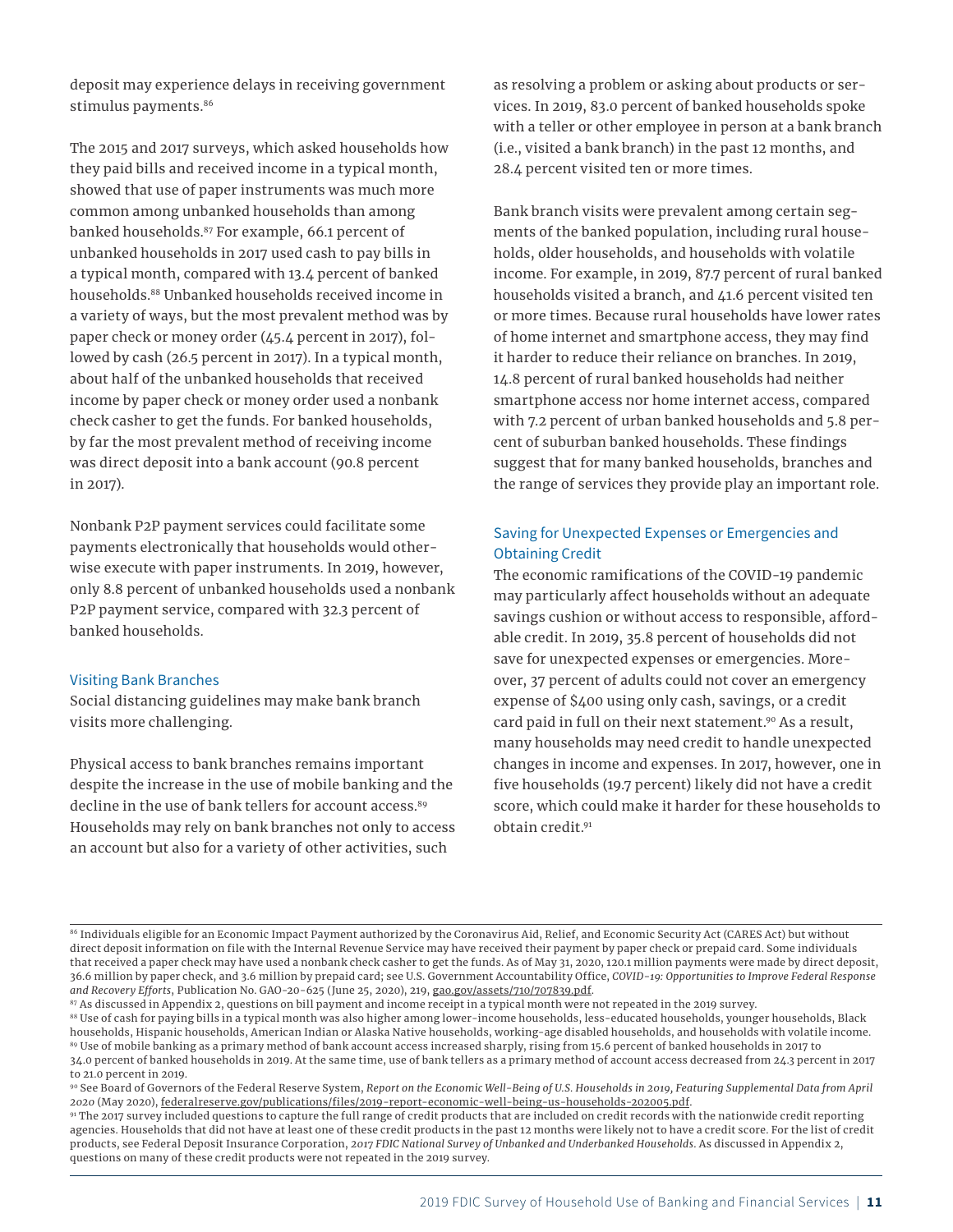Certain population segments, including unbanked households, lower-income households, less-educated households, Black households, Hispanic households, American Indian or Alaska Native households, and working-age disabled households, were less likely to save or to have access to responsible, affordable credit. For

example, in 2019, nearly three in four unbanked households (74.0 percent) did not save for unexpected expenses or emergencies, and in 2017, 80.2 percent of unbanked households likely did not have a credit score, which could make it harder for these households to access responsible, affordable credit.